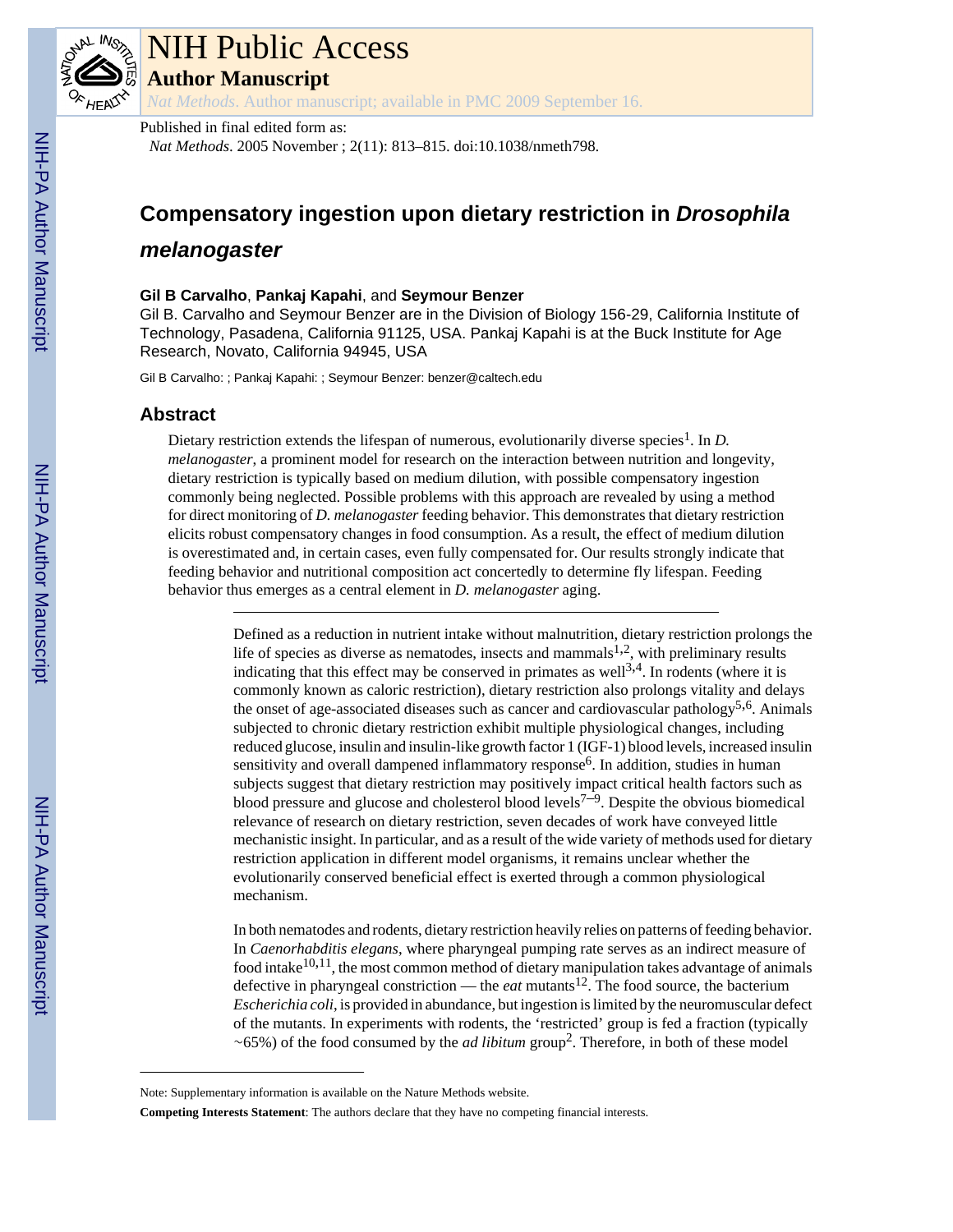systems dietary restriction relies on a bona fide reduction of nutrient intake. In contrast, dietary restriction in *D. melanogaster* typically involves simple dilution of the food medium<sup>13,14</sup>. This procedure, as a rule, is not accompanied by direct quantitation of intake, neglecting potential changes in ingestion leading to partial or total nutritional compensation. Compensatory feeding in response to changes in food composition has been described in several insect species<sup>15,16</sup>. In *D. melanogaster*, however, partly owing to differences in methodology, no consensus has been reached regarding this issue, and the general assumption underlying dietary restriction studies is that compensation is negligible or does not occur. Previous work suggests that fruit flies can sense sucrose concentration and accordingly regulate intake  $17,18$ , but the conditions used in these studies differ markedly from the customary laboratory media used for raising and aging flies. Indirect measures, such as fecal pellet density, also indicate that nutrient dilution can produce compensatory feeding<sup>19</sup>. In contrast, a recent report asserts that dietary manipulation elicits essentially no compensatory ingestion, based on the fraction of animals with their proboscis contacting the food at a given time, but without any measurement of actual intake<sup>20</sup> .

*D. melanogaster* is a particularly valuable model for the study of the interaction between nutrition and mortality, having yielded some of the most important recent advances in our understanding of the effects of dietary manipulation. It is essential that the methodology of dietary restriction application be consistently established if the mechanisms of lifespan extension by nutrient modulation are to be elucidated in this model system. By using a method to directly monitor *D. melanogaster* feeding behavior, we demonstrate that dietary restriction elicits dramatic changes in the volume of food ingestion that can compensate for differences in medium concentration, making the latter a misleading value when considered in isolation. In addition, our findings indicate that the lifespan of *D. melanogaster* is not exclusively determined by food source composition, but rather it is the product of the interaction between nutrient availability and active feeding behavior.

#### **Dietary restriction elicits dramatic compensatory feeding behavior**

Isotope labeling of the food medium allows for sensitive and specific quantitation of intake. We determined adult feeding rate in four dietary regimes over 24 h by incorporating a  $[\alpha^{-32}P]$ dCTP tracer in the fly food. Signal incorporation was near-linear up to 72 h (data not shown). The four media were based on a binder of 8% cornmeal, 0.5% bacto agar and 1% propionic acid, with added sucrose and yeast extract at defined concentrations. We defined  $1\times$  as 1% sucrose + 1% yeast extract (see Supplementary Methods online). Nutrient dilution had a striking impact on volume of food intake (Fig. 1). Flies maintained on  $5\times$ ,  $10\times$  and  $15\times$  regimes ingested, respectively, 2.6, 3.8 and 5.4 times less volume than animals on  $1\times$ . We obtained identical results with three alternative tracers:  $[$ <sup>14</sup>C]leucine,  $[$ <sup>14</sup>C]sucrose and  $[$ α-<sup>32</sup>P]dATP (data not shown). Both the absolute values and the ratios between differently-fed groups were remarkably reproducible, both within (Fig. 1a) and across experiments, indicating that appetite is surprisingly constant under each set of dietary conditions and tightly regulated in response to food changes. Notably, our measurements of isotope incorporation reflect nutrient assimilation rather than simple ingestion and may thus be the most pertinent value to studies of metabolism and physiology.

We determined the amount of sucrose plus yeast extract ingested over 24 h (Fig. 1b). The result markedly contrasts with expected values based on nutrient concentration alone (Fig. 1b, inset). For instance, enriching the medium from  $1\times$  to  $5\times$  resulted in less than a twofold increase in nutrient uptake, and flies on  $10\times$  consumed only 33% more nutrients than animals on 5 $\times$ . Most strikingly, raising food concentration from  $10\times$  to  $15\times$  did not alter actual nutrient intake. It is also worth noting that, between  $5\times$  and  $15\times$ , regimes similar to the ones commonly referred to, respectively, as "dietary restriction" and "control"20, and generally assumed to represent a

*Nat Methods*. Author manuscript; available in PMC 2009 September 16.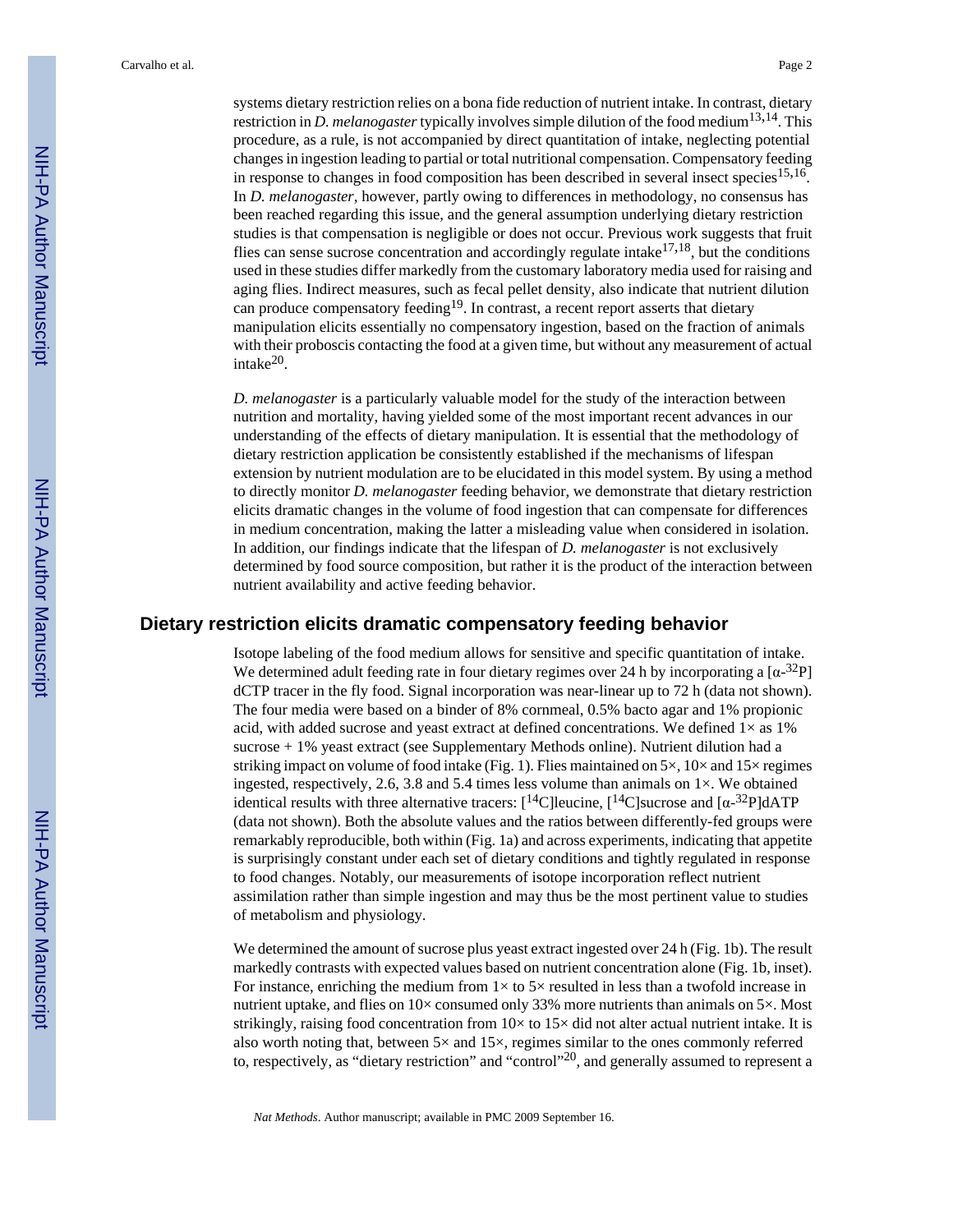200% enrichment, the observed actual difference in nutrient intake was only 40%. These results demonstrate the existence of a behavioral mechanism allowing *D. melanogaster* to actively compensate for differences in food source composition, and call for a reassessment of the protocols used for dietary manipulation in this species.

#### **Feeding behavior influences lifespan**

We hypothesized that feeding behavior is a central determinant of longevity. We therefore expected the lifespan of flies aged on the different regimes to parallel nutrient ingestion rate, rather than the composition of the medium alone. In fact, survival on  $10\times$  and  $15\times$  food did not differ significantly  $(P = 0.8; Fig. 2)$ . This is in full agreement with our measurements of actual nutrient intake (Fig. 1b) and clearly contradicts the expectation based on medium dilution (Fig. 1b, inset). Moreover, as illustrated by the symmetry of the two curves in Figures 1b and 2b, mean lifespan correlated tightly with nutrient intake, but not with food concentration (Fig. 1b, inset). Our findings are consistent with the hypothesis that actual nutrient intake is a central determinant of lifespan in flies subjected to dietary manipulation, whereas medium dilution, considered in isolation, is not a reliable parameter.

#### **Conclusion**

Our findings draw attention to the importance of monitoring a behavioral element in *D. melanogaster* longevity studies, particularly those involving dietary manipulation. Much like lifespan, any biological process depending heavily on nutrition is likely to be the result of a fine balance between two elements, one passive—food composition—and one active—feeding behavior. Other fields in which nutrition is an essential factor (for example, growth, reproduction and obesity) should therefore equally benefit from careful characterization of the role of fly appetite. Although feeding rates are likely to vary under different laboratory conditions, the magnitude and reproducibility of the effect described here strongly suggests a conserved phenomenon. It will be of particular interest to determine the conditions under which appetite compensation is partial or complete. Further work will also be required to determine the role of individual food components in appetite regulation.

Adaptation of feeding behavior to nutrient source composition has an important ecological role in the wild. In the presence of plentiful and highly nutritious food, it is of evident advantage to limit intake. Conversely, when nutrient sources are poor or scarce, flies will benefit from ingesting larger meals. Elucidation of the physiological and molecular bases of appetite modulation in *D. melanogaster may bear* relevance to understanding such pathologies as obesity and feeding disorders.

#### **Supplementary Material**

Refer to Web version on PubMed Central for supplementary material.

#### **References**

- 1. Guarente L, Kenyon C. Genetic pathways that regulate ageing in model organisms. Nature 2000;408:255–262. [PubMed: 11089983]
- 2. Guarente L, Picard F. Calorie restriction—the SIR2 connection. Cell 2005;120:473–482. [PubMed: 15734680]
- 3. Lane MA, Mattison J, Ingram DK, Roth GS. Caloric restriction and aging in primates: Relevance to humans and possible CR mimetics. Microsc Res Tech 2002;59:335–338. [PubMed: 12424798]
- 4. Roth GS, Ingram DK, Lane MA. Caloric restriction in primates and relevance to humans. Ann NY Acad Sci 2001;928:305–315. [PubMed: 11795522]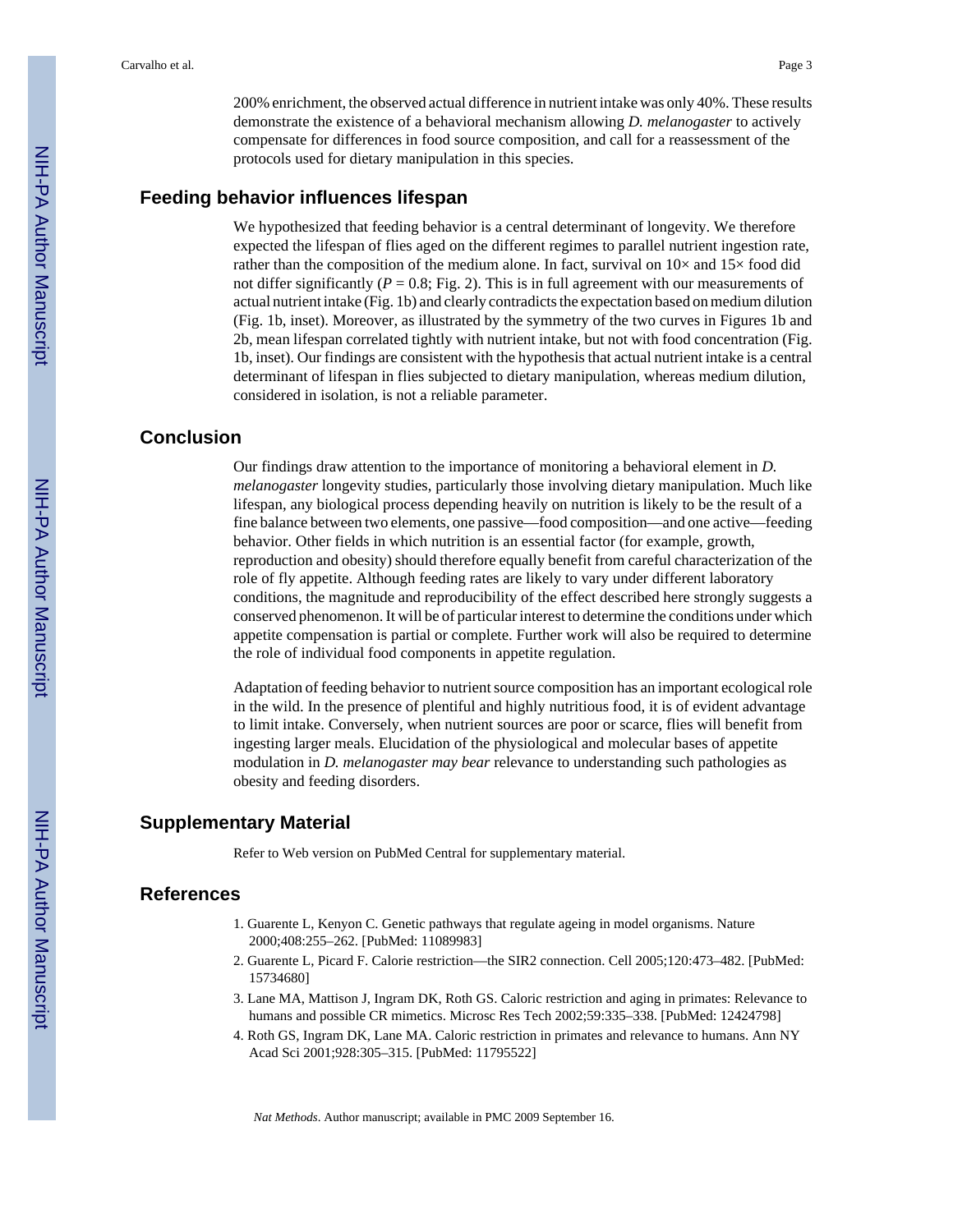- 5. Weindruch, R.; Walford, RL. The Retardation of Aging and Disease by Dietary Restriction. C.C. Thomas; Springfield, Illinois: 1988.
- 6. Longo VD, Finch CE. Evolutionary medicine: from dwarf model systems to healthy centenarians? Science 2003;299:1342–1346. [PubMed: 12610293]
- 7. Walford RL, Harris SB, Gunion MW. The calorically restricted low-fat nutrient-dense diet in Biosphere 2 significantly lowers blood glucose, total leukocyte count, cholesterol, and blood pressure in humans. Proc Natl Acad Sci USA 1992;89:11533–11537. [PubMed: 1454844]
- 8. Walford RL, Mock D, Verdery R, MacCallum T. Calorie restriction in Biosphere 2: alterations in physiologic, hematologic, hormonal, and biochemical parameters in humans restricted for a 2-year period. J Gerontol A Biol Sci Med Sci 2002;57:B211–B224. [PubMed: 12023257]
- 9. Heilbronn LK, Ravussin E. Calorie restriction and aging: review of the literature and implications for studies in humans. Am J Clin Nutr 2003;78:361–369. [PubMed: 12936916]
- 10. Klass MR. A method for the isolation of longevity mutants in the nematode *Caenorhabditis elegans* and initial results. Mech Ageing Dev 1983;22:279–286. [PubMed: 6632998]
- 11. Apfeld J, Kenyon C. Regulation of lifespan by sensory perception in *Caenorhabditis elegans*. Nature 1999;402:804–809. [PubMed: 10617200]
- 12. Lakowski B, Hekimi S. The genetics of caloric restriction in *Caenorhabditis elegans*. Proc Natl Acad Sci USA 1998;95:13091–13096. [PubMed: 9789046]
- 13. Chapman T, Partridge L. Female fitness in *Drosophila melanogaster*: an interaction between the effect of nutrition and of encounter rate with males. Proc R Soc Lond B 1996;22:755–759.
- 14. Rogina B, Helfand SL, Frankel S. Longevity regulation by *Drosophila* Rpd3 deacetylase and caloric restriction. Science 2002;298:1745. [PubMed: 12459580]
- 15. Gelperin A, Dethier VG. Long-term regulation of sugar intake by blowfly. Physiol Zool 1967;40:218.
- 16. Simpson SJ, et al. The patterning of compensatory sugar feeding in the australian sheep blowfly. Physiol Ent 1989;14:91–105.
- 17. Edgecomb RS, Harth CE, Schneiderman AM. Regulation of feeding behavior in adult *Drosophila melanogaster* varies with feeding regime and nutritional state. J Exp Biol 1994;197:215–235. [PubMed: 7852903]
- 18. Thompson ED, Reeder BA, Bruce RD. Characterization of a method for quantitating food consumption for mutation assays in *Drosophila*. Environ Mol Mutagen 1991;18:14–21. [PubMed: 1864265]
- 19. Driver CJ, Wallis R, Cosopodiotis G, Ettershank G. Is a fat metabolite the major diet dependent accelerator of aging? Exp Gerontol 1986;21:497–507. [PubMed: 3104076]
- 20. Mair W, Piper MD, Partridge L. Calories do not explain extension of life span by dietary restriction in *Drosophila*. PLoS Biol 2005;3:e223. [PubMed: 16000018]

NIH-PA Author Manuscript

NIH-PA Author Manuscript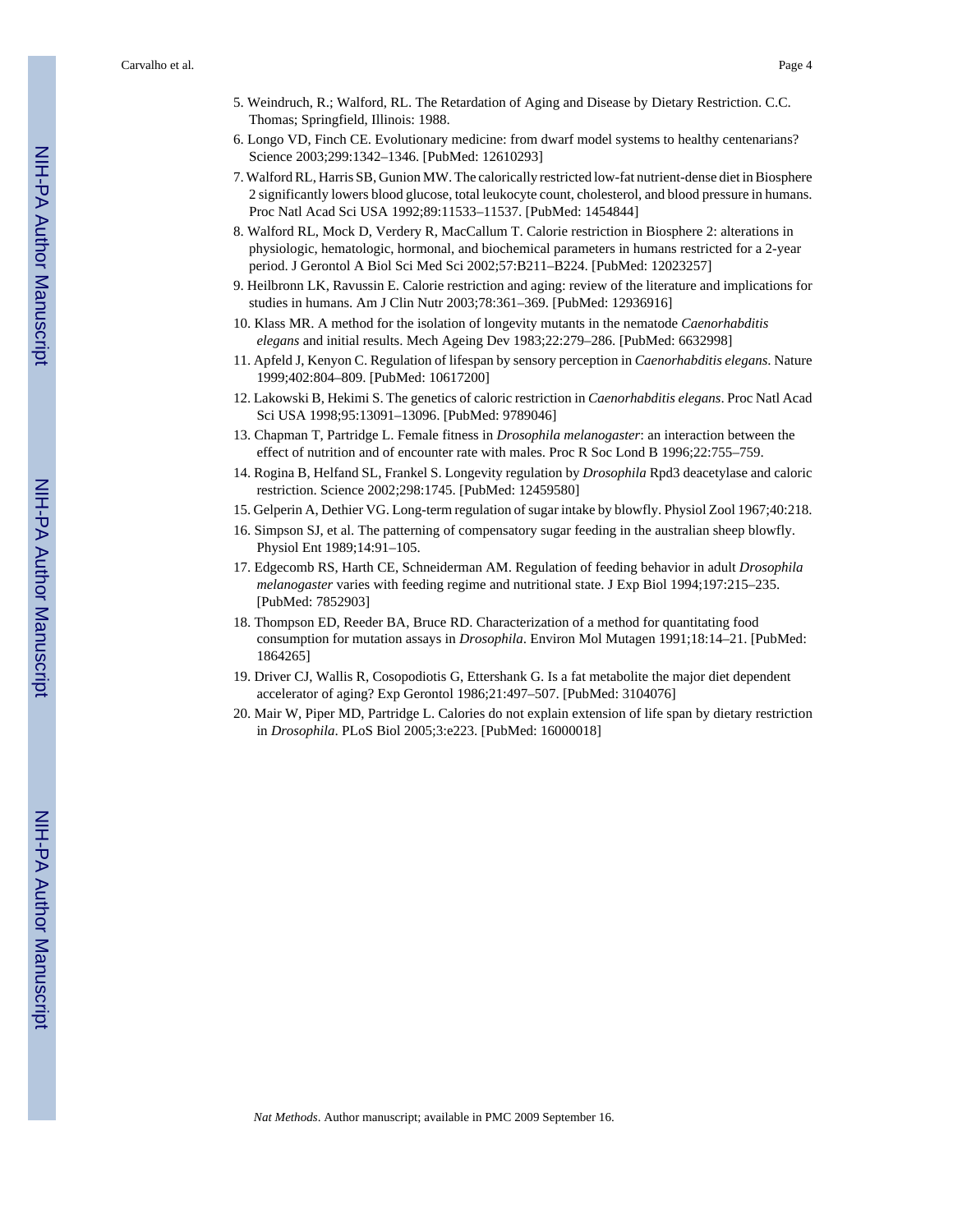

#### **Figure 1.**

Regulation of feeding behavior in response to dietary modulation. (**a**) Volume of food ingested per fly over 24 h on four different medium concentrations at 25 °C (mean ± s.d. of four replicate samples of 15 females each). Unpaired, two-tailed *t* tests:  $1 \times$  versus  $5 \times$ ,  $P = 0.0001$ ;  $5 \times$  versus  $10\times$ ,  $P = 0.0005$ ;  $10\times$  versus  $15\times$ ,  $P = 0.0003$  (**b**) Net sucrose and yeast extract intake on the four nutritional conditions, in micrograms ingested per fly per 24 h (mean ± s.d.). Inset, actual nutrient intake (solid line) markedly differs from expected intake based on medium concentration only (dashed line).